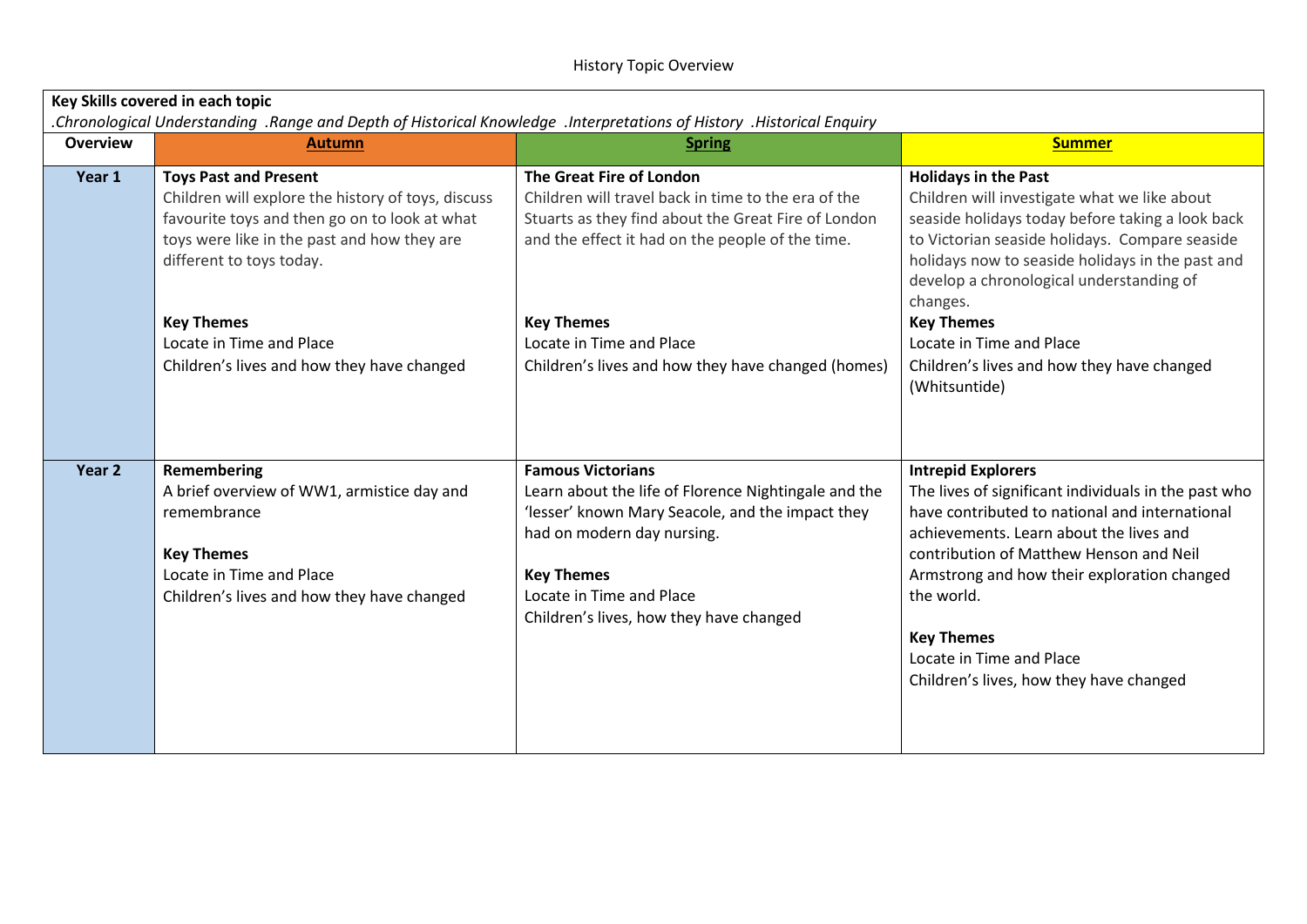## **Key Skills covered in each topic**

*.Chronological Understanding .Range and Depth of Historical Knowledge .Interpretations of History .Historical Enquiry*

| <b>Overview</b> | <b>Autumn</b>                                 | <b>Spring</b>                                   | <b>Summer</b>                                      |
|-----------------|-----------------------------------------------|-------------------------------------------------|----------------------------------------------------|
| Year 3          | <b>Awesome Egyptians</b>                      | <b>Rotten Romans</b>                            | <b>Blitzed Britain (WW2)</b>                       |
|                 | Learn about the fascinating lives of Ancient  | The Roman Empire and its impact on Britain      | Where and when WW2 took place, what life was       |
|                 | Egyptians                                     |                                                 | like for those living through the war              |
|                 |                                               | <b>Key Themes</b>                               |                                                    |
|                 | <b>Key Themes</b>                             | Locate in Time and Place                        | <b>Key Themes</b>                                  |
|                 | Locate in Time and Place                      | <b>Rulers and Empire</b>                        | Locate in Time and Place                           |
|                 | <b>Rulers and Empire</b>                      | Everyday life for children (homes)              | Rulers and Empire - key players in the war / fight |
|                 | Everyday life for children (homes)            | Religion / Gods - Canterbury, Iona, Lindisfarne | for land                                           |
|                 | Religion / Gods - Afterlife and mummification |                                                 | Everyday life for children (homes / air raid       |
|                 |                                               |                                                 | shelters evacuee home life)                        |
|                 |                                               |                                                 |                                                    |
|                 |                                               |                                                 |                                                    |
| Year 4          | <b>The Prehistoric World</b>                  | <b>Anglo-Saxons and Scots</b>                   | The Wild West                                      |
|                 | Changes in Britain from Stone Age to Iron Age | Britain's settlement by Anglo-Saxons and Scots. | Learn about pioneers as they settle in new lands,  |
|                 |                                               |                                                 | meet the native Americans and encounter the        |
|                 | <b>Key Themes</b>                             | <b>Key Themes</b>                               | difficulties and challenges of life on the Great   |
|                 | Locate in Time and Place                      | Locate in Time and Place                        | Plains                                             |
|                 | Empire - Stone age / iron age                 | Everyday life for children (homes)              | <b>Key Themes</b>                                  |
|                 | Everyday life for children (home)             | Religion / Gods                                 | Locate in Time and Place                           |
|                 | Religion / Gods (paganism / druids)           | <b>Rulers and Empire</b>                        | Everyday life for children (home)                  |
|                 |                                               |                                                 | <b>Native Americans</b>                            |
|                 |                                               |                                                 | Religion / Gods / Beliefs                          |
|                 |                                               |                                                 |                                                    |
|                 |                                               |                                                 |                                                    |